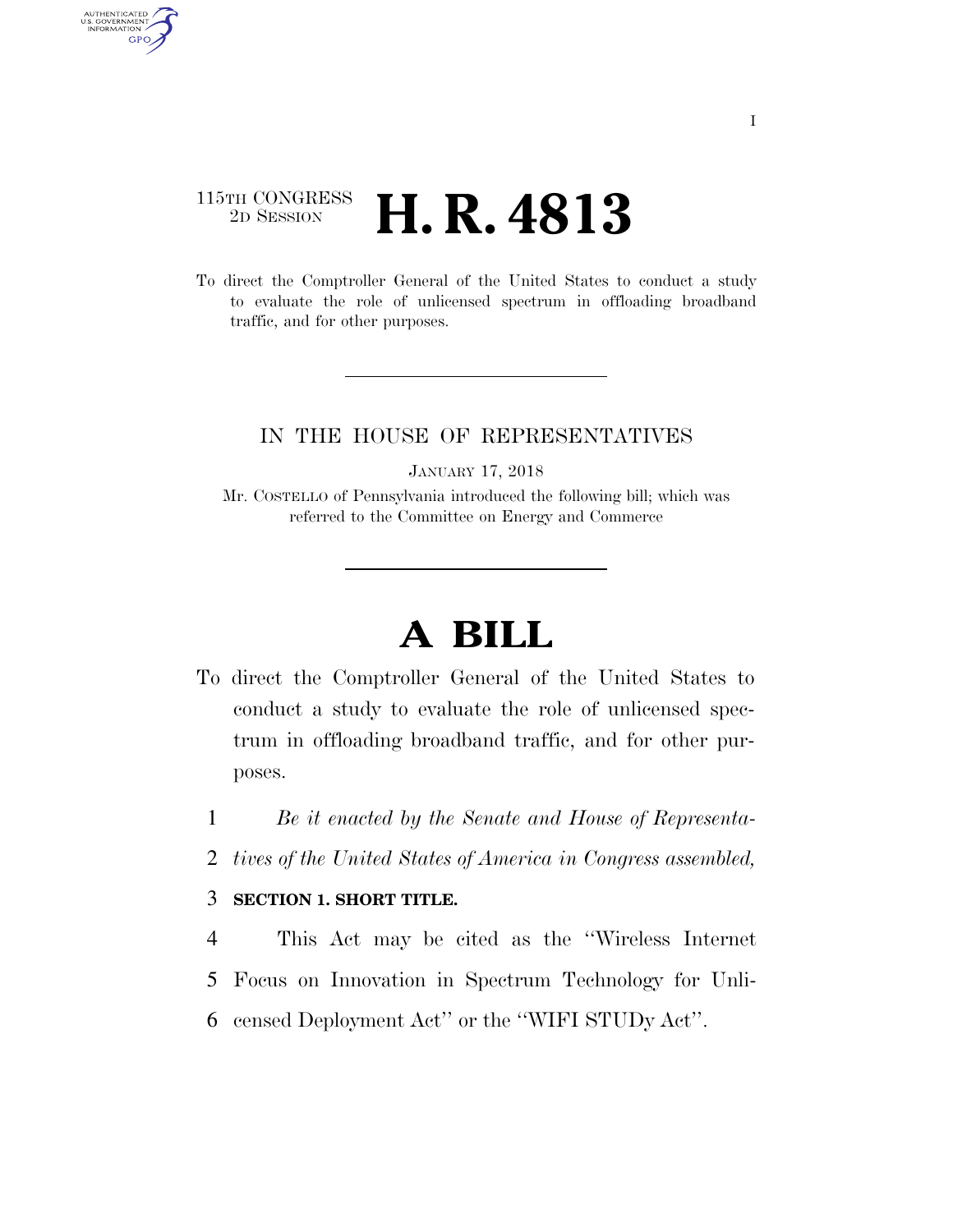| $\mathbf{1}$   | SEC. 2. GAO STUDY ON THE ROLE OF UNLICENSED SPEC-          |
|----------------|------------------------------------------------------------|
| $\overline{2}$ | TRUM IN OFFLOADING BROADBAND TRAFFIC.                      |
| 3              | (a) IN GENERAL.—Not later than 60 days after the           |
| 4              | date of the enactment of this Act, the Comptroller General |
| 5              | of the United States shall initiate a study of—            |
| 6              | (1) the role that unlicensed spectrum plays in             |
| 7              | the development of the proliferation of Internet-con-      |
| 8              | nected devices;                                            |
| 9              | (2) the role of unlicensed spectrum in managing            |
| 10             | Internet protocol traffic on licensed wireless or other    |
| 11             | broadband networks;                                        |
| 12             | (3) the economic benefits to providers and sub-            |
| 13             | scribers that WiFi provides in assisting with Inter-       |
| 14             | net traffic management; and                                |
| 15             | (4) the potential avenues for, and barriers to,            |
| 16             | broad deployment of gigabit WiFi service in spec-          |
| 17             | trum bands below 6 gigahertz at a scale that allows        |
| 18             | for rapid expanded use of new consumer devices.            |
| 19             | (b) REPORT.—Not later than 18 months after initi-          |
| 20             | ating the study required by subsection (a), the Comp-      |
| 21             | troller General shall submit to the Committee on Energy    |
| 22             | and Commerce of the House of Representatives and the       |
| 23             | Committee on Commerce, Science, and Transportation of      |
| 24             | the Senate a report on the results of the study that sets  |